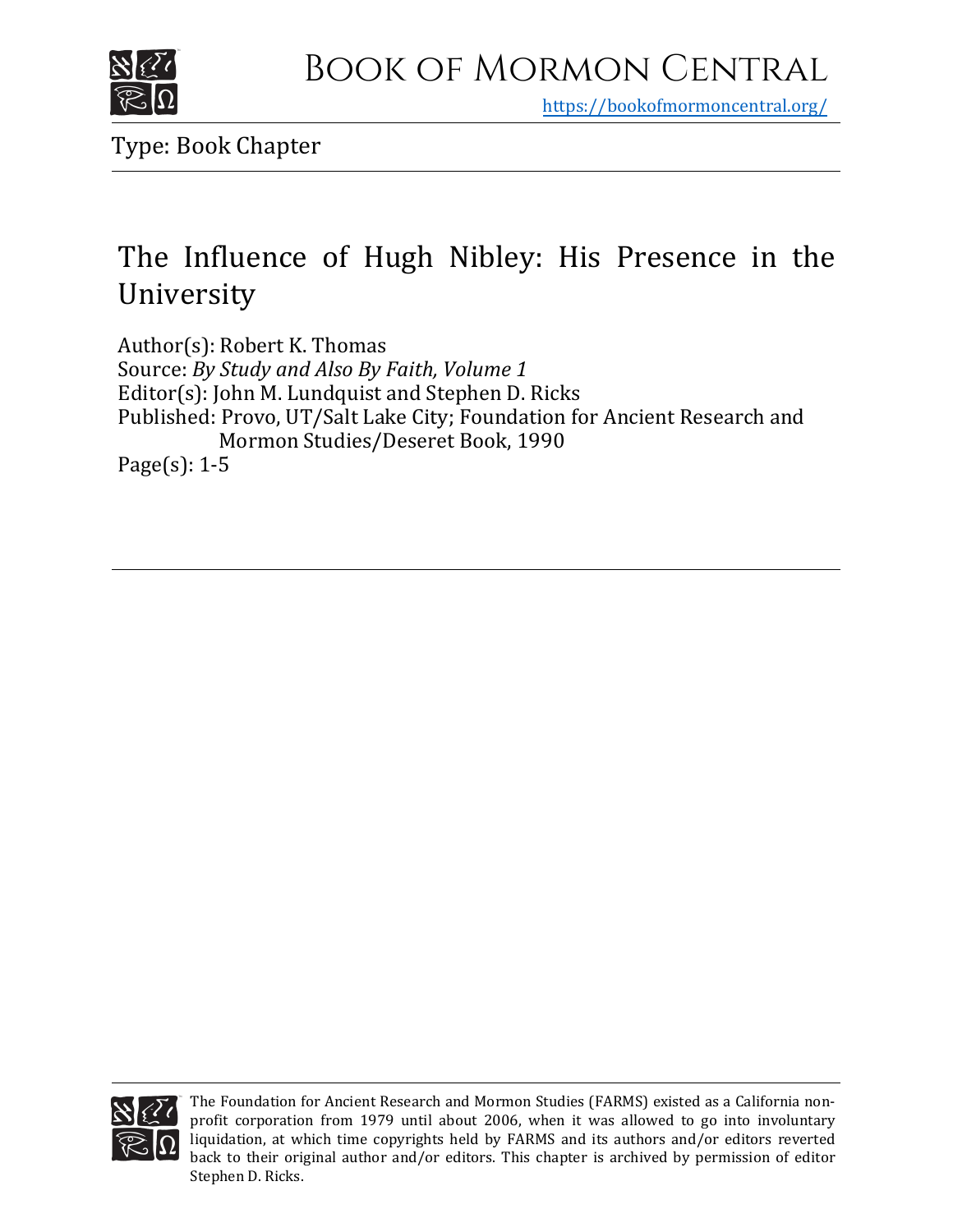1

## The Influence of Hugh Nibley: His Presence in the University

*Robert K. Thomas* Brigham Young University, Provo, Utah

The verbal bookkeeping that is often useful in presenting complex people is hopelessly ineffective in giving a balanced account of Hugh Nibley. To begin with, on which side of the ledger do we post his glorious absentmindedness? Dental appointments missed may be a liability, but a mind unfettered by circumstance is an asset most of us envy. What appear to be contradictions in others turn out to be complements in him. He is *sui generis* and therefore not subject to a normal audit.

If analysis of Hugh as a person is unfruitful, consideration of him as a *presence* is an overwhelming experience. In the first place, a presence may take on a mythic aura appropriately, and there is little doubt but that the friends and students who have been part of the penumbra that has surrounded his intense scholarly activity during the last quarter-century have been stimulated beyond expectation and have never really lost the glow they first felt in attending him.

Yet he has never been a model to be followed, and he has not stopped long enough for disciples to line up in back of him. The enduring fact of his presence at BYU has been threat, comfort, goad, and — especially — conscience

*Presented in honor ofHugh Nibley on his sixty-fifth birthday in the Varsity Theater, Brigham Young University, in connection with the 1975Annual Welch Lecture Series by Klaus Baer and others in tribute to Dr. Nibley.*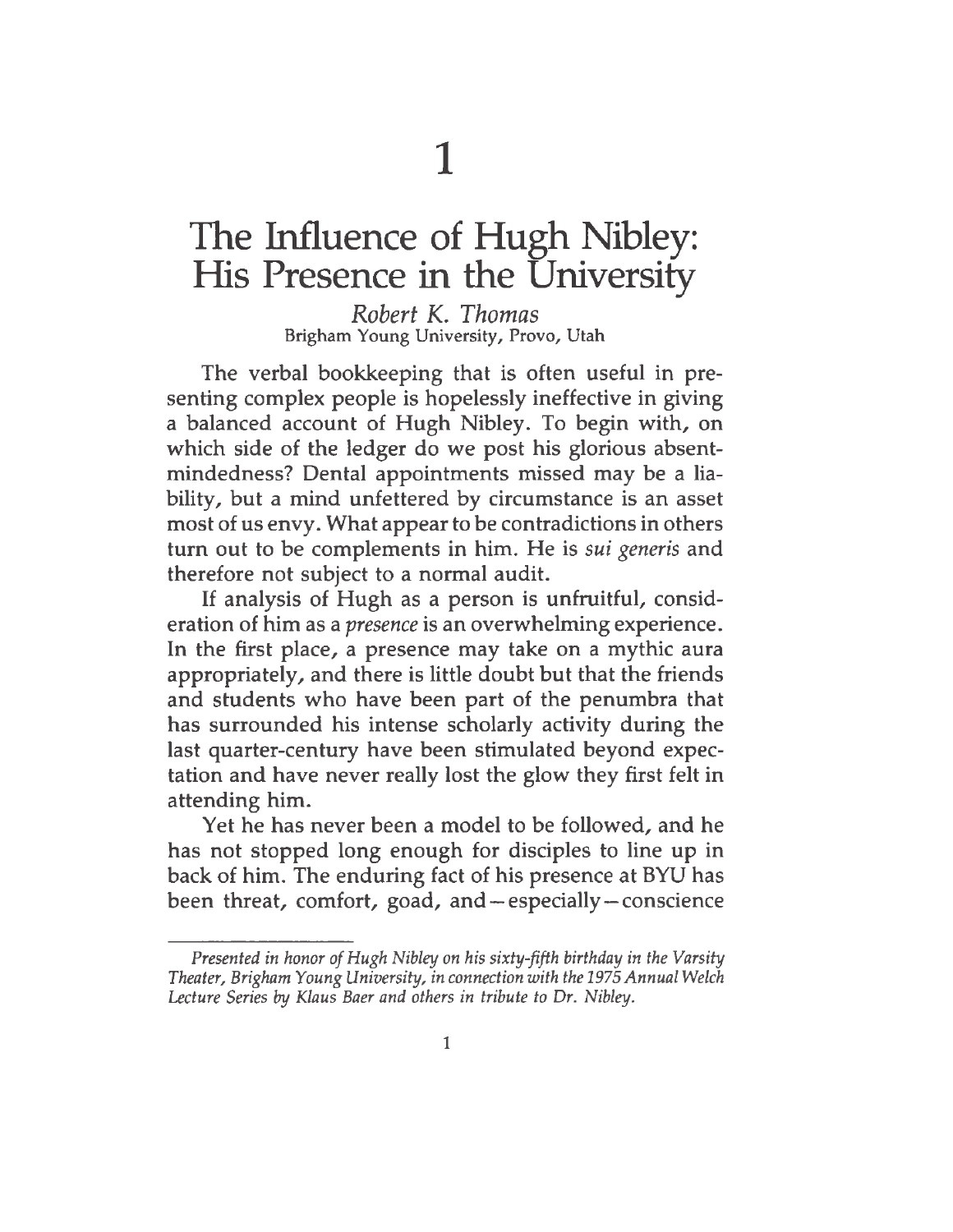to his colleagues. The unembodied, internal conscience that whispers to each would-be scholar that his effort is imperfect may be lulled by rationalization — who has not cooled his intellectual ardor in the present by promises of massive exertion in the future? — but there is something so impelling about those note cards, rubber-banded, boxed, or simply splayed on the lectern in front of Hugh Nibley, that makes the dullest of us flush with scholarly resolve.

Usual academic research is attended by some risks. One may choose to analyze and interpret areas that are so large or complex that early evidence of success is not possible, and one may know years of lonely, silent eloquence while research comes to fruition. Another may know the frustration of having his best efforts nullified by the work of those who bring to successful conclusion the experiments he is still engaged in.

But no research is so difficult as that undertaken to investigate religious positions. While no researcher begins without bias — whatever the object of his exploration — the temptation to emphasize evidence that supports his theological belief may be irresistible for the religious scholar. The deep emotional reinforcement that commitment to particular doctrines provides will usually seep through the chinks in the most objective prose. The problem is not that this occurs — as indicated above, anyone with a hypothesis experiences the same difficulty. The peculiar temptation of the religious researcher is coming to believe that the theological tenets he accepted on faith are, after he has written about them, the result of his work. When this happens, what began, modestly, as investigation becomes justification, and discussion degenerates into contention. A position may be controversial without being contentious. The controversial scholar is not uncommon, but the contentious scholar is a contradiction in terms. There is presumption in contentious assertion that is simply incompatible with honest inquiry.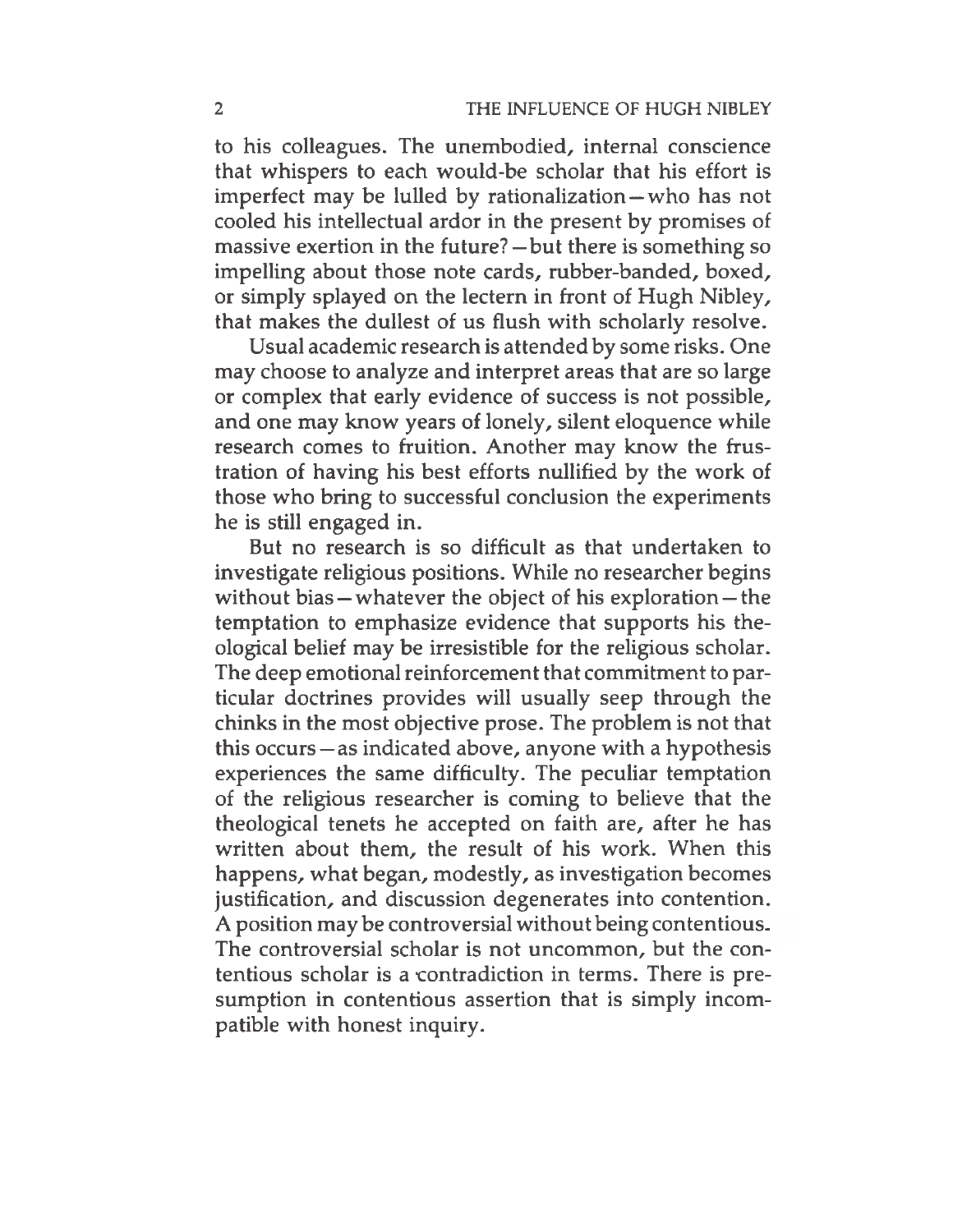While acknowledging his religious beliefs, Hugh Nibley has avoided theological stances that go beyond the fundamental position of his Church. He enjoys the give and take of doctrinal debate, and in his hands the familiar, personal letter becomes an unusually effective instrument by which to comment on opposing views. However brisk some of these letters have become — for Hugh can't resist exploiting an obvious opening—his sense of proportion never fails him. He is always the classical satirist.

As often happens when one person exhibits the qualities that many would have, there has been a tendency on the part of some to equate presence with resource. Hugh has been expected to silence opposition with continuing, stunning discoveries and insights — even though the positions he is expected to support may be no more than the personal whim of those who attempt to use him as crutch, club, or mantle. A lesser man might have retreated into cynicism, or into the completely esoteric where the foolish could not follow, but Hugh has patiently corrected, carefully restated — and smiled when his simplest explanation has still been distorted.

An insistence on the significance of patterns keeps Nibley scholarship tentative when the key piece to a historical or scriptural puzzle seems to be found. Wry comments about his own fallibility are never simply the graceful disclaimers of arrogance. His most persistent critics are not so skillful as Hugh himself in identifying and pricking the pretensions that could develop during the course of his work. The reach of his mind is such that the synthesis the Book of Mormon calls "a compound in one" — which is so difficult for most of us to pull together— is his natural mode. He follows implications that a less discriminating mind would lose in the limbo of fragmentary source and dubious translation that are the materials he must use. What Coleridge called the *esemplastic* process, the ability to project new entities that combine evidence in different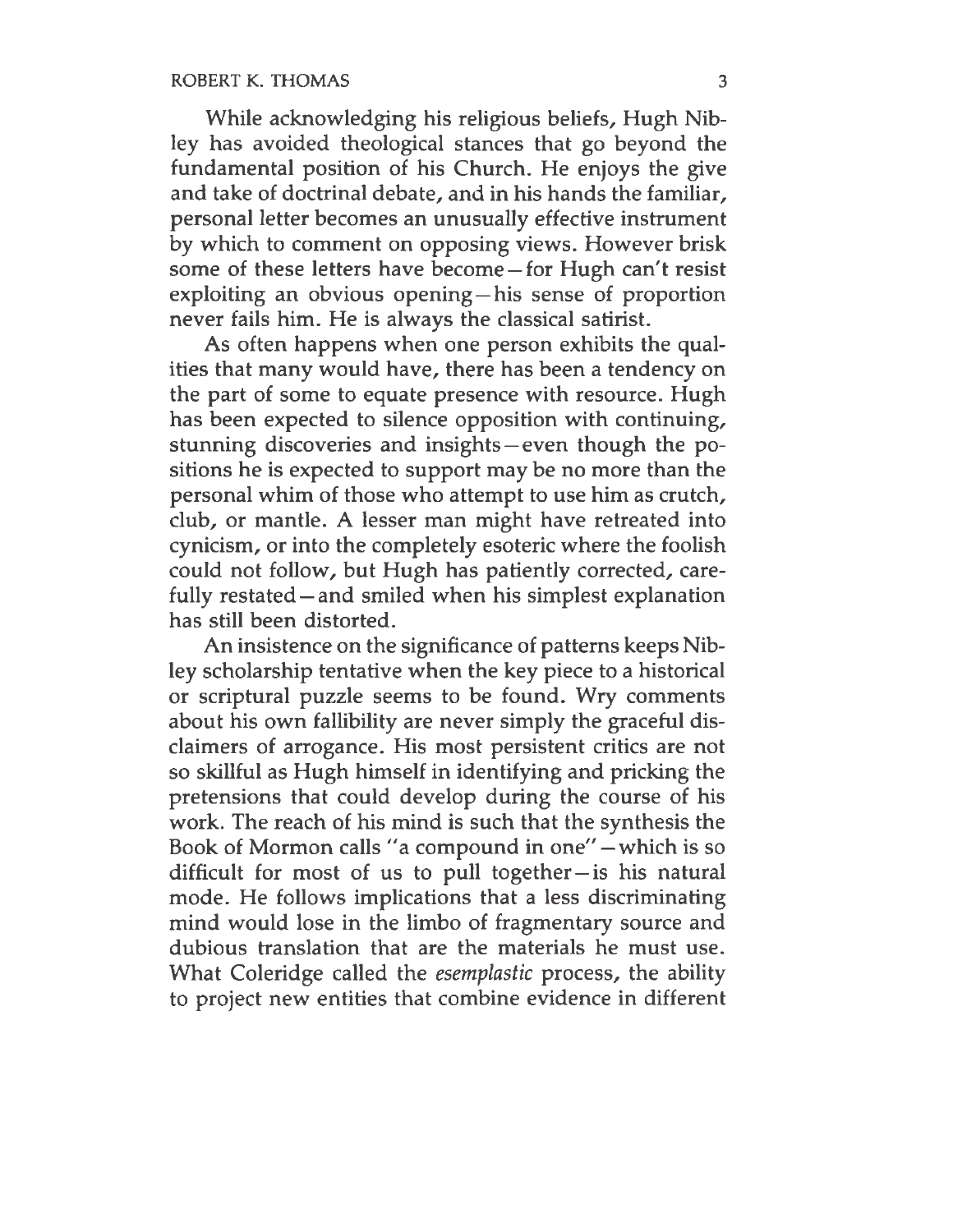and persuasive ways, distinguishes a Nibley reading and is the bane of those who prefer to echo traditional interpretations.

The confidence with which Hugh presents a point of view is his compliment to an idea that deserves the most convincing context he can supply for it. No perceptive hearer mistakes this for the assurance with which the earnest amateur often chooses to speak. Failure to fit necessary patterns will check overstatement; other scholars will refute, refine, or extend, but that most fragile of human creations— <sup>a</sup> synthesizing concept-will get its chance to survive under optimal conditions.

The full influence of Hugh Nibley on other members of the faculty over the years is not easy to gauge. The affectionate respect with which his colleagues viewed him allowed the singular role he chose to play. We were always proud of him but not anxious to pull him away from "the glory that was Greece and the grandeur that was Rome" to the modesty that was Provo. Yet his was never a repudiating isolation; his single-mindedness was not achieved at the cost of rejecting the interests of his friends. Whatever one's academic concern, it took on freshness and stature under the quickening impulse of a conversation with Hugh. Even the malaise of general faculty meetings was routed by his trenchant — and always sprightly — comment.

To fellow faculty members who feared lest humble resources and heavy teaching loads fatally compromise significant research at BYU, Hugh was answer and inspiration. His relentless demand for documents gave impetus to the building of collections that could approximate his expectations — and in so doing raised the aspirations of the entire library.

Few students can talk coherently about their first class from Brother Nibley. For some it was simply a rite of passage, the academic equivalent of a social-unit initiation.